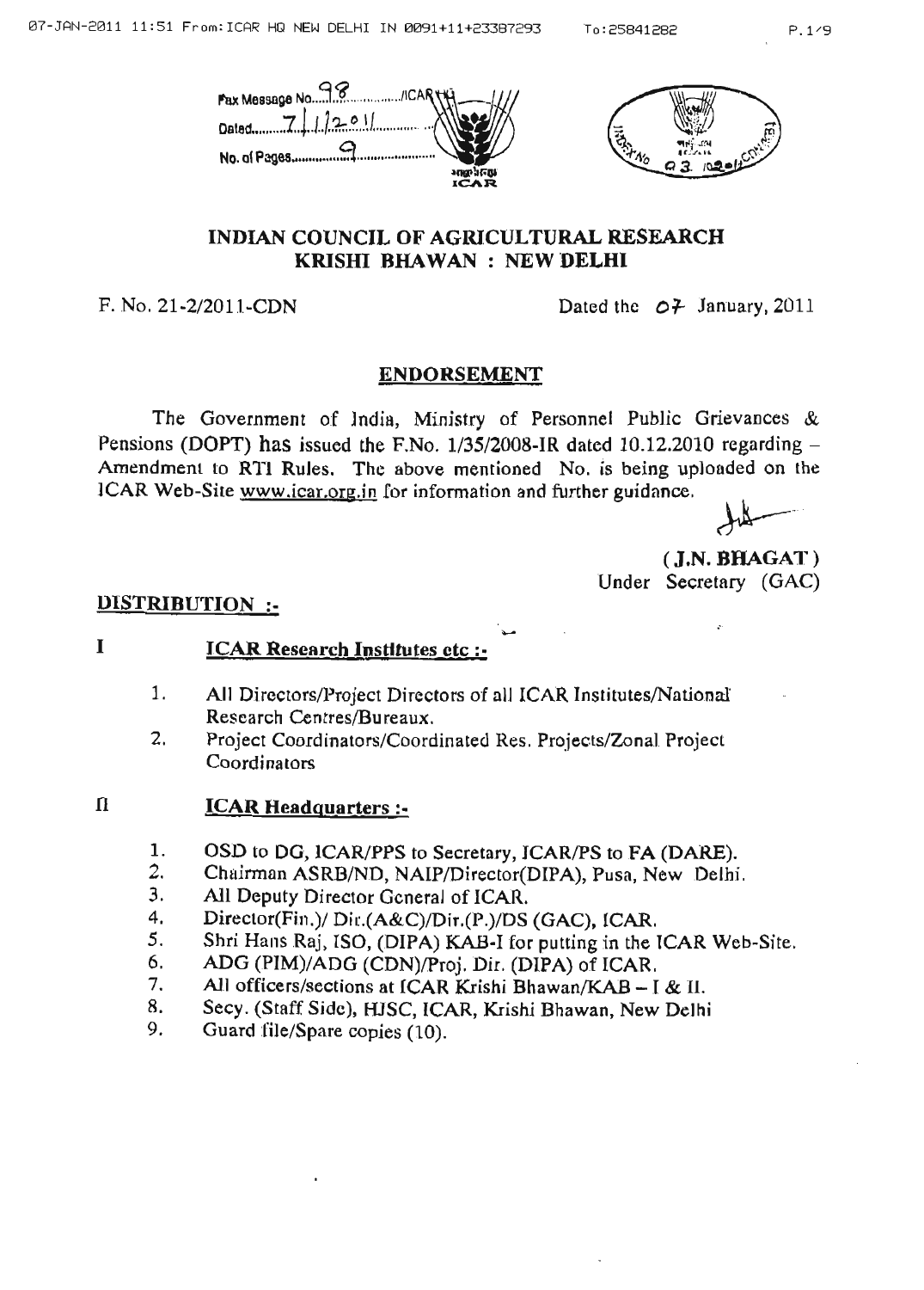# File No. 1/35/2008-IR Government of India Ministry of Personnel, Public Grievances & Pensions Department of Personnel Training

North Block, New Delhi-110001 Dated 10<sup>th</sup> December, 2010.

### **OFFICE MEMORANDUM**

Subject : Amendment to RTI Rules.

The Government proposes to notify Right to Information Rules in supersession of the existing rules, namely, the Right to Information (Regulation of Fee and Cost) Rules, 2005 and the Central Information Commission (Appeal Procedure) Rules, 2005. Comments if any, on the proposed Rules may be sent at e-mail address, usrti-dopt@nic.in by  $27<sup>th</sup>$ December, 2010.

(R.K. Girdhar) US(RT1)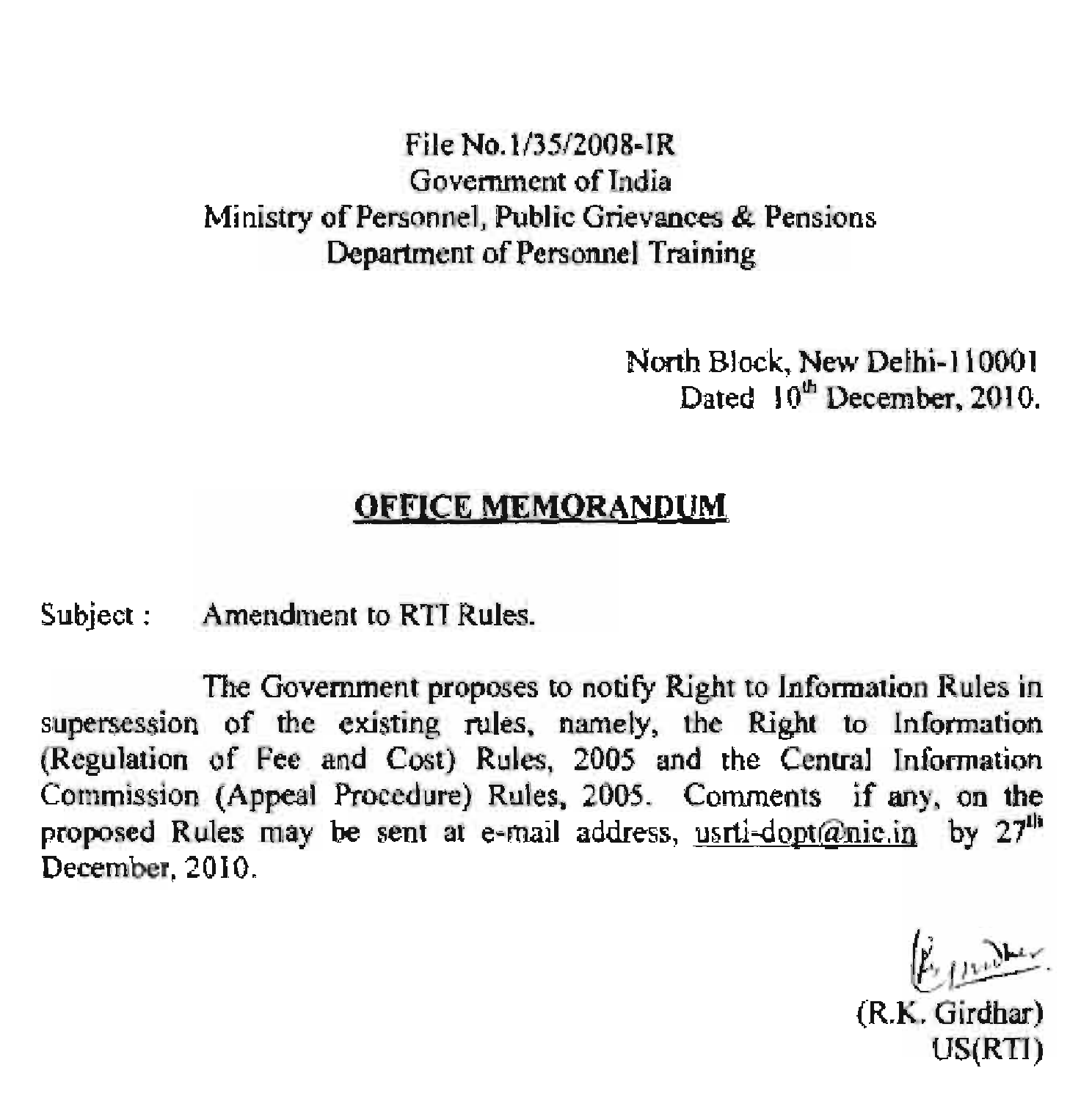# [TO BE PUBLISHED IN THE GAZETTE OF INDIA, PART-II, SECTION 3, SUB-SECTION (i)]

Government of India Ministry of Personnel, Public Grievances and Pensions (Department of Personnel and Training)

………

New Delhi, dated the , 2010

#### **NOTIFICATION**

G.S.R…..- In exercise of the powers conferred by section 27 of the Right to Information Act, 2005 (22 of 2005) and in supersession of the Central Information Commission (Appeal Procedure) Rules, 2005 and the Right to Information (Regulation of Fee and Cost) Rules, 2005 except as respects things done or omitted to be done before such supersession, the Central Government hereby makes the following rules, namely:-

1. **Short title and commencement.**  $- (1)$  These rules may be called the Right to Information Rules, 2010.

(2) They shall come into force on the date of their publication in the Official Gazette.

2. **Definitions**.– In these rules, unless the context otherwise requires, -

(a) "Act" means the Right to Information Act, 2005 (22 of 2005);

(b) "Commission" means the Central Information Commission as constituted under sub-section (1) of section 12 of the Act.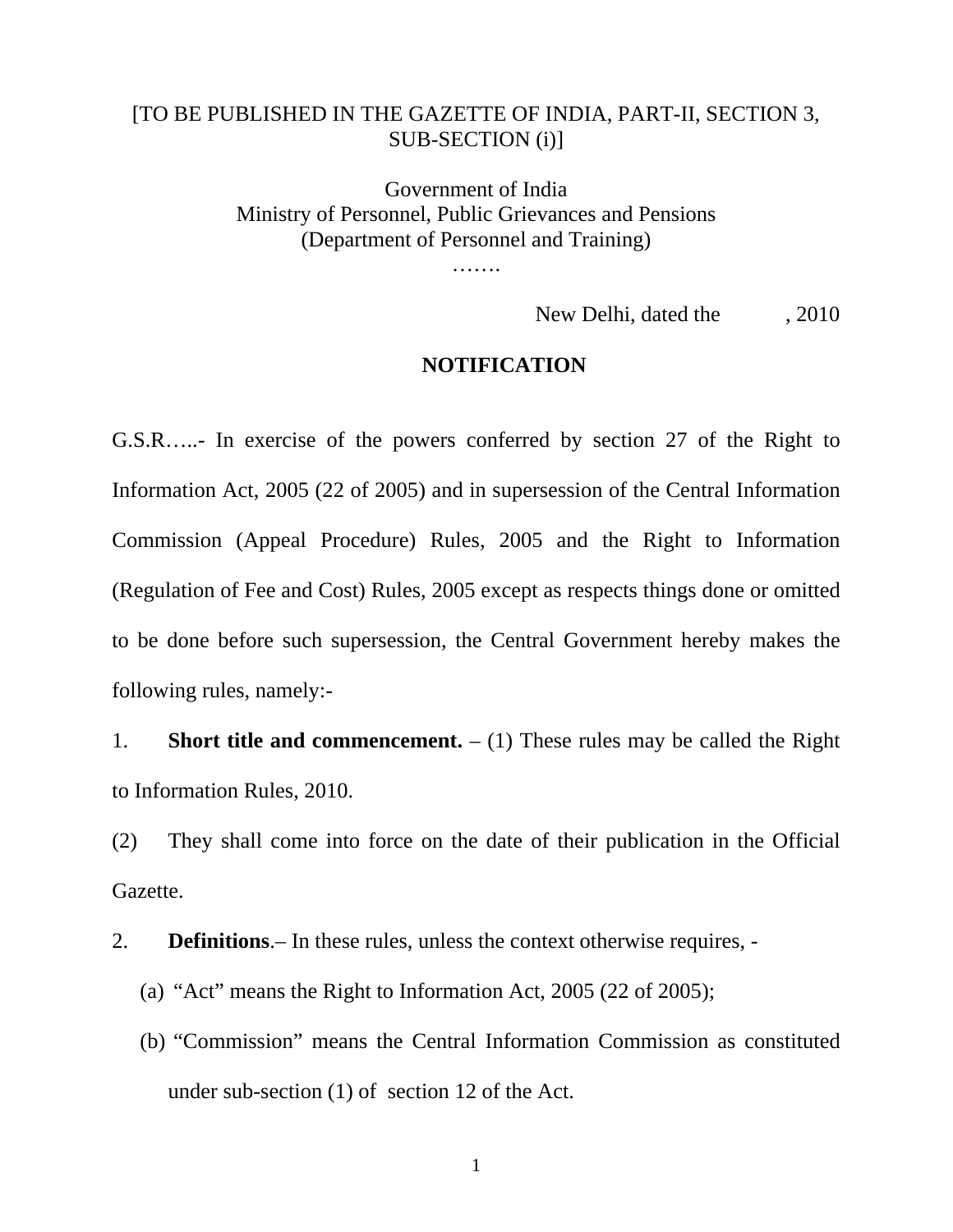- (c) "First Appellate Authority" means an officer in the public authority who is senior in rank to the Central Public Information Officer to whom an appeal under sub-section (1) of section 19 lies;
- (d) "Government" means the Central Government;
- (e) "Registrar" mean officers of the Commission so designated and unless otherwise requires includes an Additional Registrar, Joint Registrar and Deputy Registrar;
- (f) "Registry" means the Registry of the Commission comprising the Registrar General, Registrar, Additional Registrar, Joint Registrar or Deputy Registrar;
- (g) "section" means a section of the Act;
- (h) all other words and expressions used herein but not defined in the rules shall have the same meanings assigned to them in the Act.

3. **Appointment of Secretary to the Commission:** The Government shall appoint an officer not below the rank of Additional Secretary to the Government of India as Secretary to the Commission who shall be the Chief Executive Officer and Registrar General of the Commission.

4. **Request for Information**: A person who desires to obtain any information from a public authority under sub-section (1) of Section 6 of the Act, shall pay an application fee of Rs. 10/- to the public authority alongwith the application;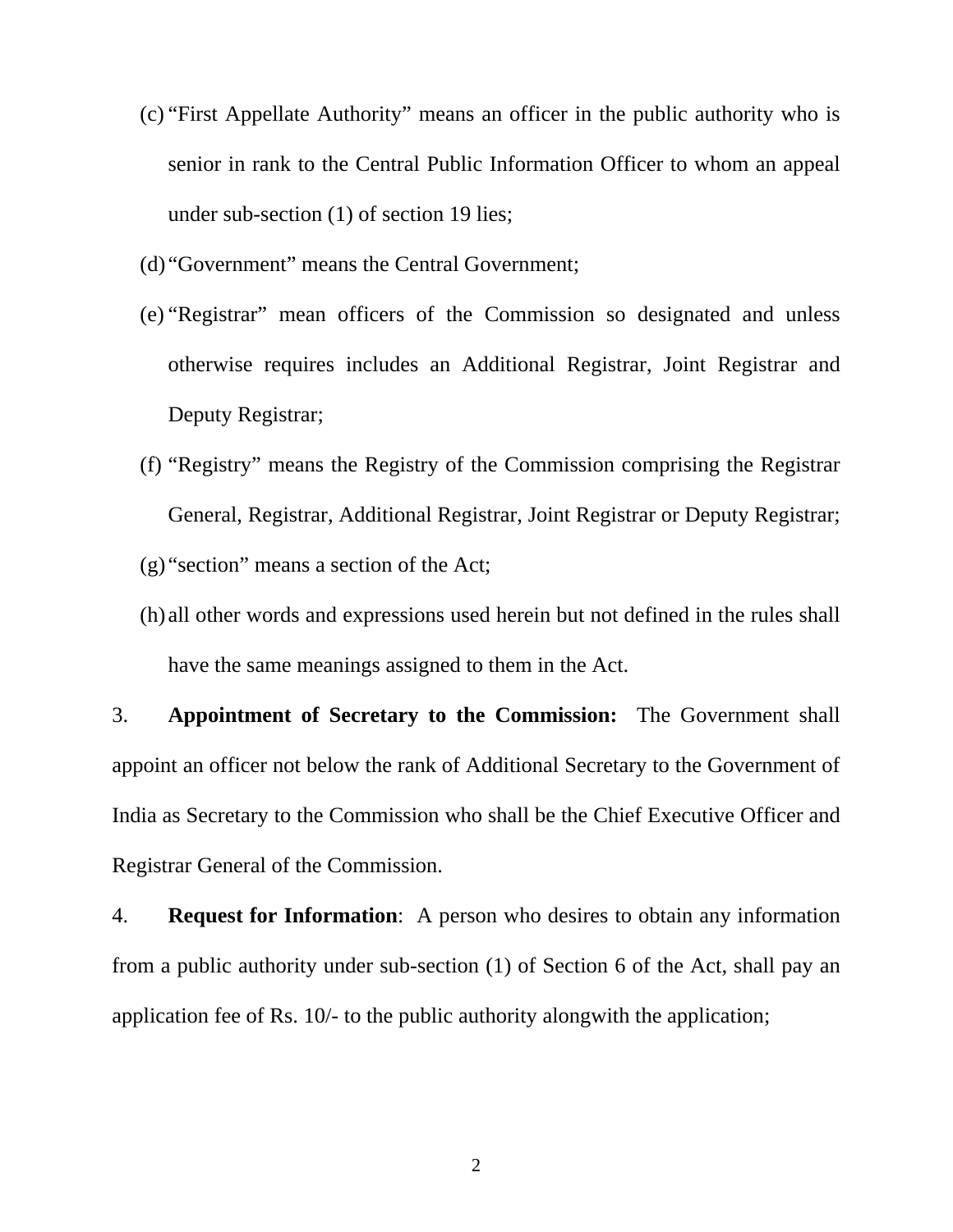Provided that the request for information shall relate only to one subject matter and shall be limited to two hundred and fifty words, excluding the address of the Central Public Information Officer and the address of the applicant.

5. **Fees for providing information:** Fee for providing information under Section 4(4), Section 7 (1) and Section 7 (5), as the case may be, shall be charged at the following rates:

(a) rupees two for each page in A-3 size or smaller size paper;

(b) actual cost or price of a copy in larger size paper;

(c ) actual cost or price for samples or models;

(d) for inspection of records, no fee for the first hour; and fee of rupees five for each subsequent hour (or fraction thereof);

- (e) for information provided in diskette or floppy, rupees fifty per diskette or floppy;
- (f) for information provided in printed form, at the price fixed for such publication or rupees two per page of photocopy for extracts from the publication;
- (g) the actual amount spent by public authority on hiring a machine or any other equipment, if any, to supply information;
- (h) Postal charges, in excess of rupees ten, if any, involved in supply of information.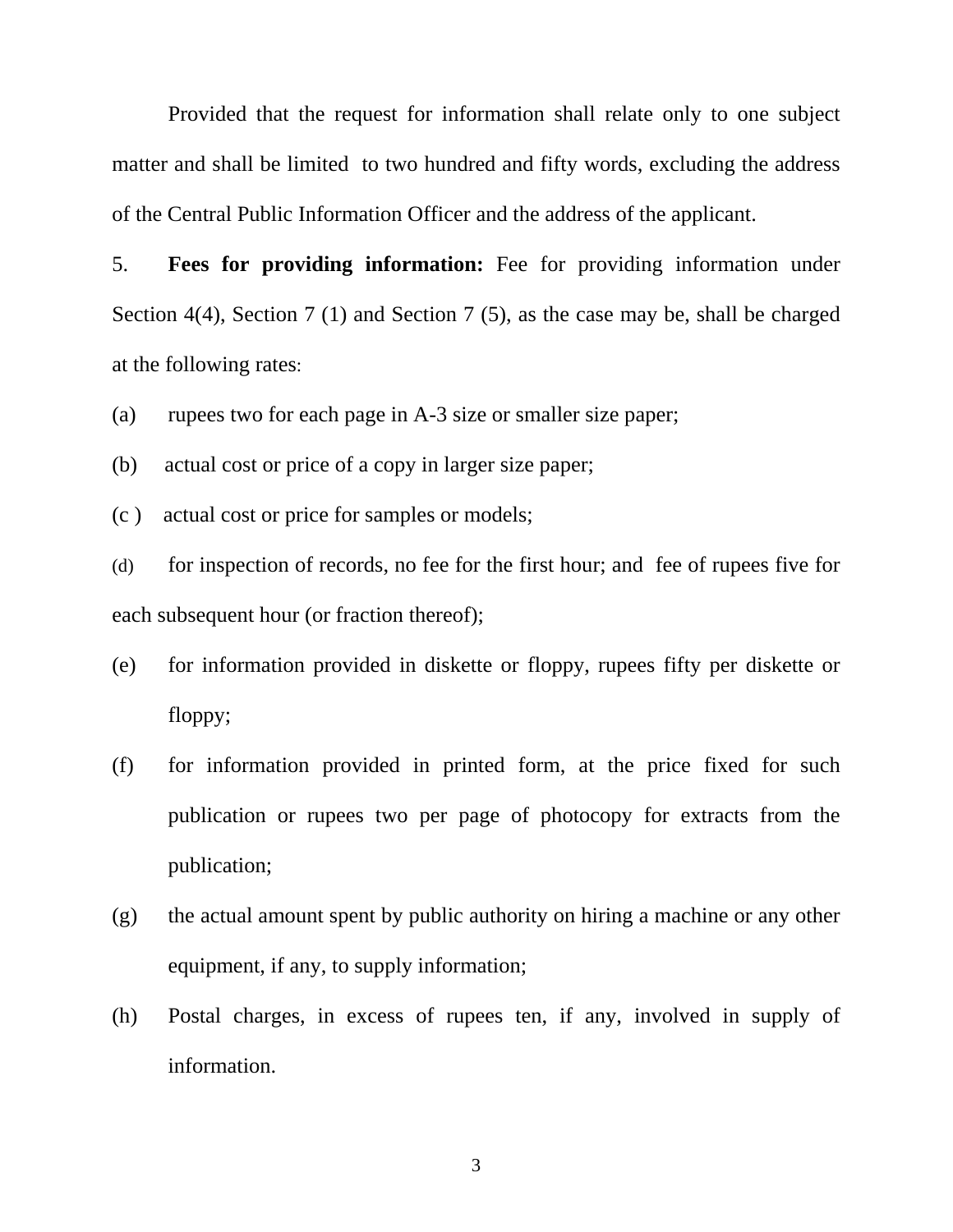Provided that no Fee shall be charged under this rule from the persons who are below poverty line as may be determined by respective State Governments.

6. **Payment of fee:** Fee under these rules shall be paid by way of:

- (a) cash, to the public authority or to the Central Assistant Public Information Officer of the public authority , as the case may be, against proper receipt; or
- (b) demand draft or bankers cheque or Indian Postal Order payable to the Accounts Officer of the public authority; or
- (c) electronic means to the Accounts Officer of the public authority, if facility for receiving fee through electronic means is available with the public authority:

Provided that a public authority may accept fee by any other mode of payment.

7. **Appeal to the first Appellate Authority:** A person aggrieved by any order passed by the Central Public Information Officer or non-disposal of his application by the Central Public Information Officer within the prescribed time, may file an appeal to the first Appellate Authority in the format as given in the Appendix.

8. **Documents to accompany first appeal to the first Appellate Authority:** Every appeal made to the first Appellate Authority shall be accompanied by the following documents, duly authenticated and verified:

(i) Copy of the application submitted to the Central Public Information Officer;

(ii)Copy of the reply, if any, of the Central Public Information Officer.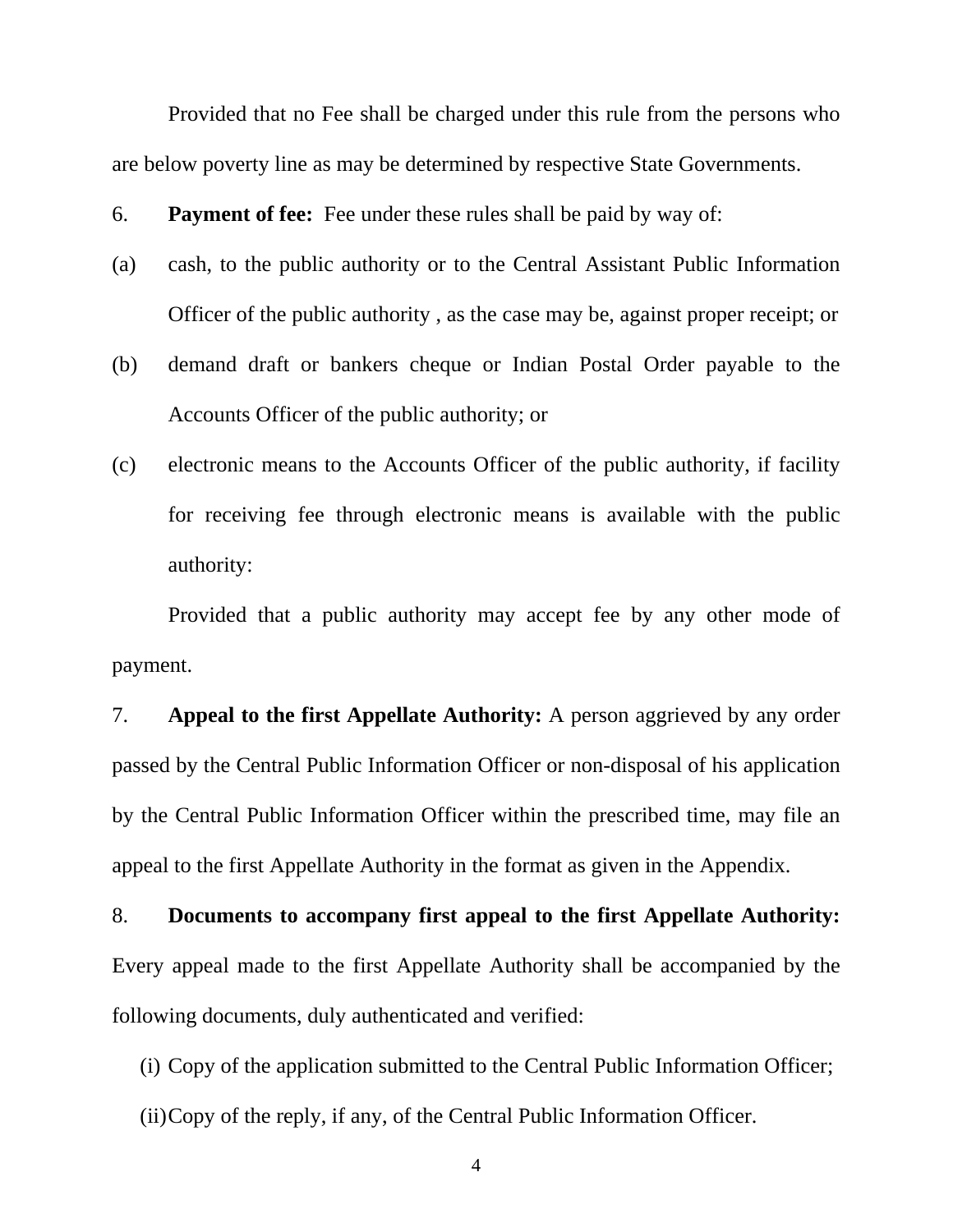9. **Appeal to the Commission:** A person aggrieved by any order passed by the First Appellate Authority or by non-disposal of his appeal by the First Appellate Authority, may file an appeal to the Commission in the format as given in the **Appendix**.

10. **Documents to accompany Appeal to Commission:** Every Appeal made to the Commission shall be accompanied by the following documents, duly authenticated and verified:

- (i) Copy of the application submitted to the Central Public Information Officer;
- (ii) Copy of the reply, if any, of the Central Public Information Officer;
- (iii) Copy of the appeal made to the First Appellate Authority;
- (iv) Copy of the Order, if any, of the First Appellate Authority;
- (v) Copies of other documents relied upon by the Appellant and referred to in the Appeal;
- (vi) An index of the documents referred to in the Appeal.

11. **Admission of appeals:** (1) On receipt of an appeal, if the Commission is satisfied that it is a fit case for consideration, it may admit such appeal; but where the Commission is not so satisfied, it may, after giving an opportunity to the appellant of being heard and after recording its reasons, reject the appeal.

(2) The Commission shall not admit an appeal unless it is satisfied that the appellant had availed of all the remedies available to him under the Act.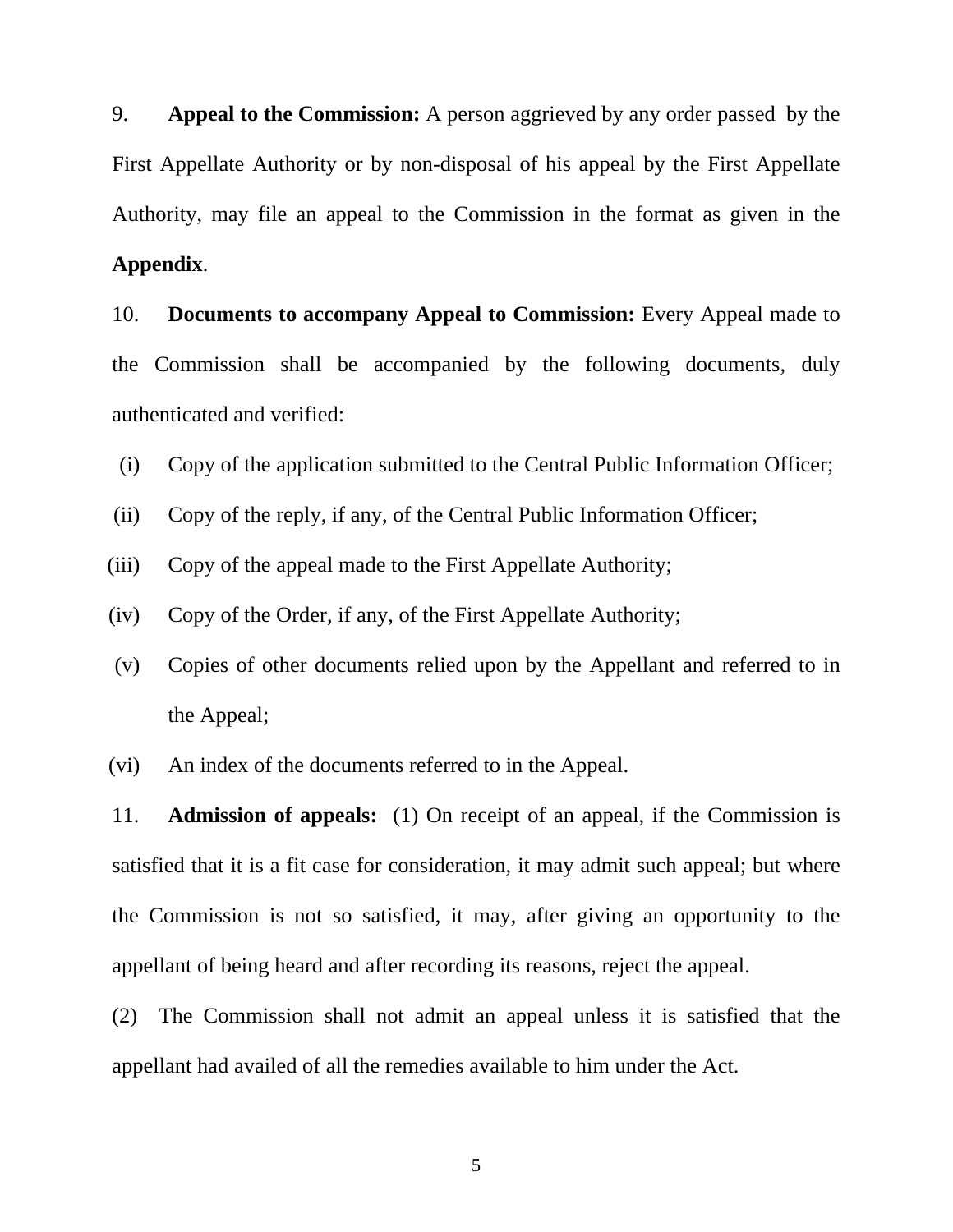(3) For the purposes of sub-rule (2), a person shall be deemed to have availed of all the remedies available to him under the Act:

- (a) if he had filed an appeal before the First Appellate Authority and the First Appellate Authority or any other person competent to pass order on such appeal had made a final order on the appeal; or
- (b)where no final order has been made by the First Appellate Authority with regard to the appeal preferred, and a period of 45 days from the date on which such appeal was preferred has expired.

12. **Procedure for deciding appeals:** The Commission, while deciding an appeal may,

- (i) receive oral or written evidence on oath or on affidavit from concerned or interested person;
- (ii) peruse or inspect documents, public records or copies thereof;
- (iii) inquire through authorized officer further details or facts;
- (iv) hear Central Public Information Officer, Central Assistant Public Information Officer or the First Appellate Authority, or such person against whose action the appeal is made, as the case may be;
- (v) hear third party; and
- (vi) receive evidence on affidavits from Central Public Information Officer, Central Assistant Public Information Officer, First Appellate Authority and such person against whom the appeal lies or the third party.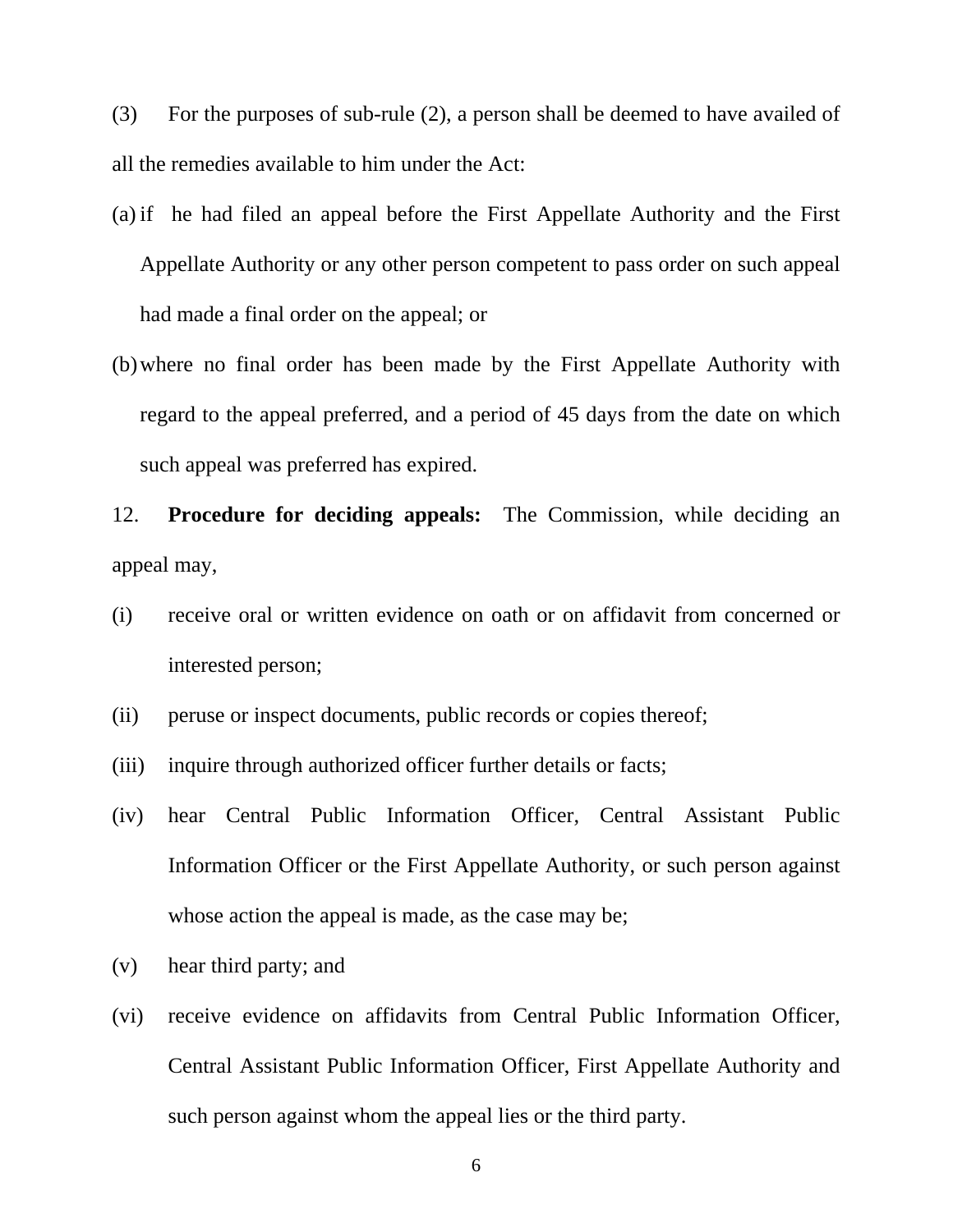13. **Amendment or withdrawal of an Appeal:** The Commission may allow a prayer for any amendment or withdrawal of an Appeal during the course of hearing, if such a prayer is made by the Appellant on an application made in writing.

Provided that such request shall not be entertained by the Commission after the matter has been finally heard or a decision or order has been pronounced by the Commission.

### 14. **Personal presence of the appellant before the Commission:**

(1) The appellant shall be informed of the date of hearing at least seven clear days before that date.

(2) The appellant may, at his discretion, be present in person or through his duly authorized representative or, if permitted by the commission, through video conferencing, at the time of hearing of the appeal by the Commission.

(3) Where the Commission is satisfied that the circumstances exist due to which the appellant is being prevented from attending the hearing of the Commission, then, the Commission may afford the appellant another opportunity of being heard before a final decision is taken or take any other appropriate action as it may deem fit.

15. **Presentation by the Public Authority:** The public authority may authorize any representative or any of its officers to present its case.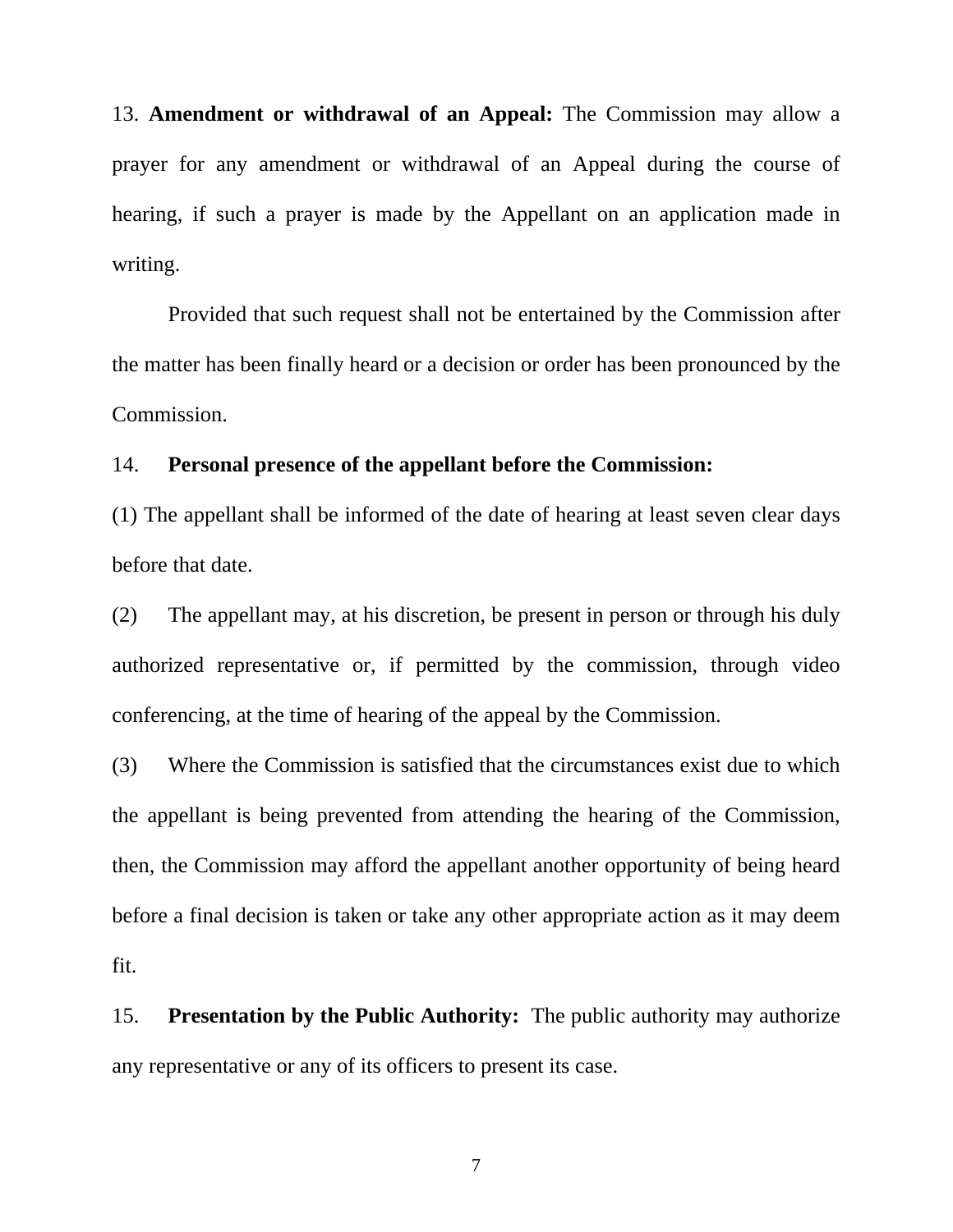16. **Abatement of an Appeal / Complaint**: The proceedings pending before the Commission shall abate on the death of the appellant.

17. **Service of notice by Commission:** Notice by name to be issued by the Commission may be served in any of the following modes, namely:-

(i) service by the party itself;

(ii) by hand delivery (dasti) through Process Server;

(iii) by registered post with acknowledgement due;

(iv) by electronic mail in case electronic address is available.

18. **Order of the Commission:** An order of the Commission shall be in writing and issued under the seal of the Commission duly authenticated by the Registrar or any other officer authorized by the Commission for this purpose.

19. **Compliance of the order of the Commission**: The head of a public authority shall ensure that an order passed by the Commission, unless varied or stayed by a validly passed order, is complied with and compliance report filed with the Commission within the time limit specified by the Commission, or within 60 days if no such limit is specified.

20. **Recovery of Penalty and Payment of Compensation:** (1)If a penalty is imposed by the Commission on a Central Public Information Officer as per the provisions of the Act and if the Commission requires a Public Authority to compensate a person for any loss or detriment suffered, an order duly authenticated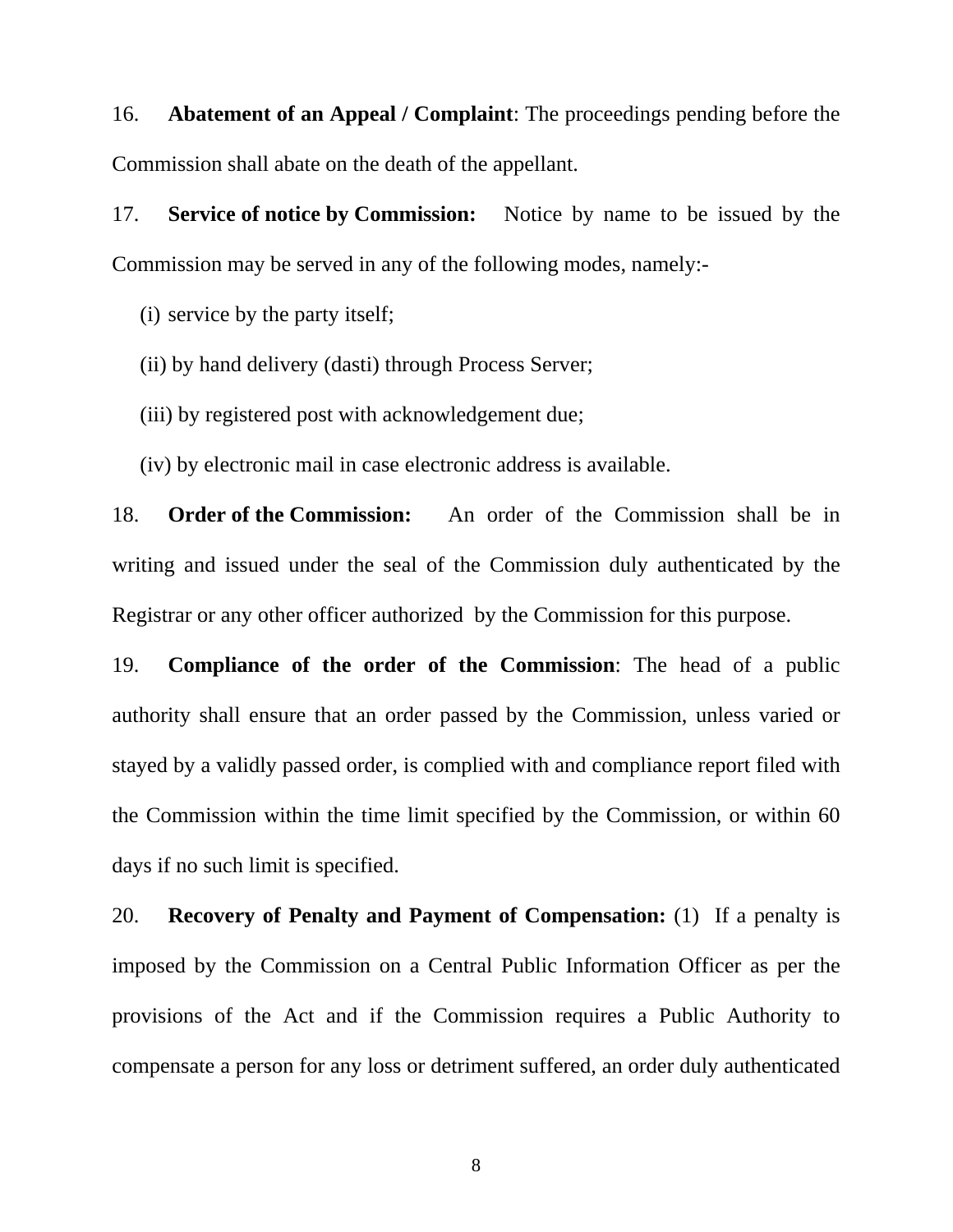by the Registrar shall be served on the Public Authority for recovery of penalty and payment of compensation.

(2) The Public Authority shall deduct the amount of penalty in such installments as may be allowed by the Commission in its Order and authenticated by the Registrar from the monetary payments due to such person against whom penalty has been imposed by the Commission and compensation shall be paid as per order of the Commission.

21. **Recommendation for Disciplinary Action**: If disciplinary action is recommended by the Commission on a Central Public Information Officer as per the provisions of the Act, an order duly authenticated by the Registrar shall be served on the Public Authority to initiate such action and the action taken on such order will be communicated to the Registrar within the time specified by the Commission in its order.

# **F.No.1/35/2009-IR**

**(Rajeev Kapoor)** 

**Joint Secretary**